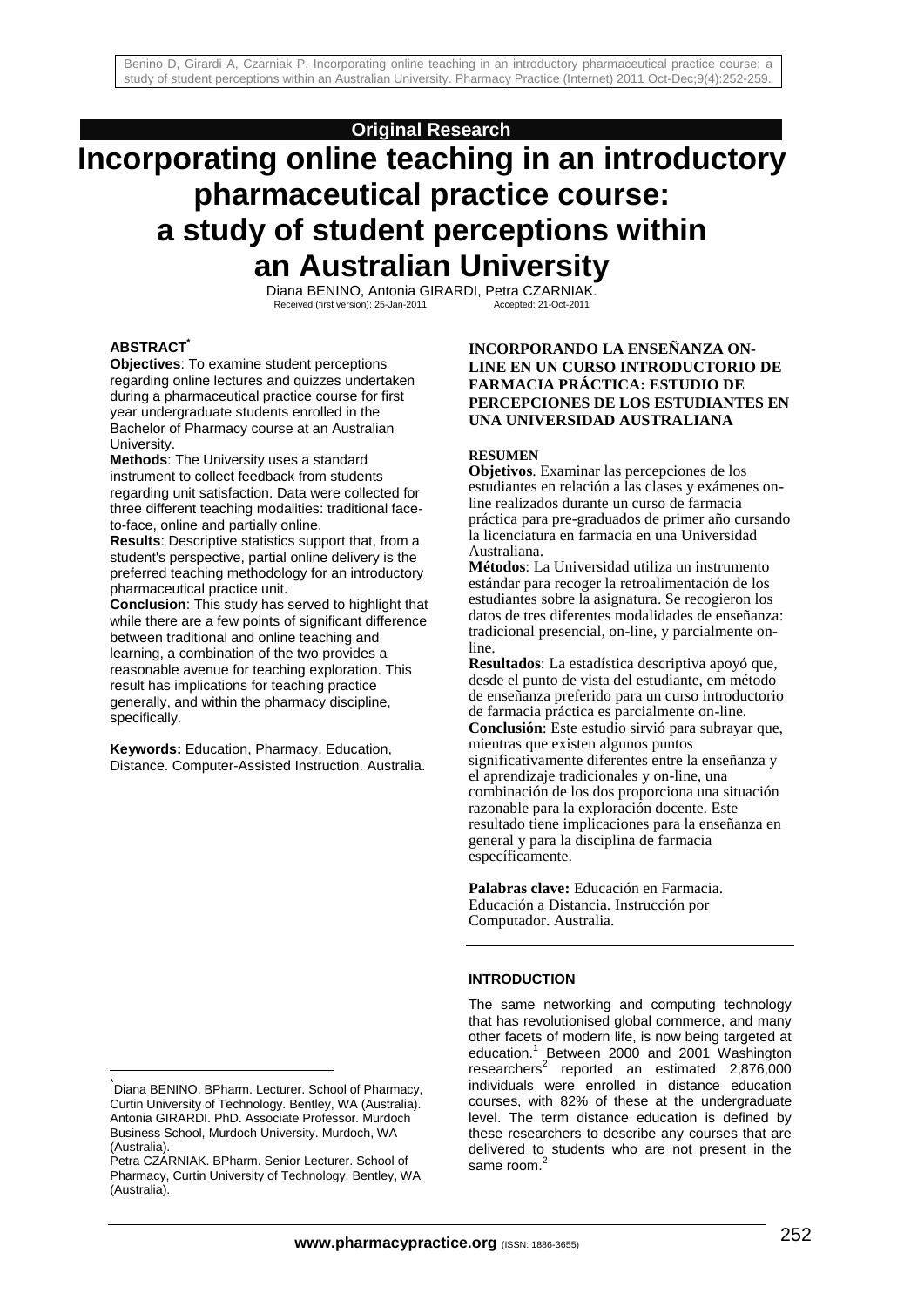It is estimated that in the United States, enrolment in online classes is increasing by 33% each year.<sup>2</sup> In a report examining the current status of online learning in Australia<sup>3</sup>, participating organisations reported that they were expecting to more than double the use of the internet to deliver training or provide access to e-learning. E-learning is a popular term used to describe any learning that is electronically mediated or facilitated by transactions software. Web-based education can combine elements of distance education and e-learning and more specifically includes internet and any communication technology to facilitate the learning process.<sup>2</sup>

Reduced costs, accessibility, speed and improved learning outcomes are cited as the main reasons for choosing online methods of delivery.<sup>3</sup> Online delivery of learning materials also offers the opportunity to meet increasing expectations and demands from consumers who want greater flexibility in the way they receive their learning. This is particularly pertinent with regards to teaching members of Generation Z.

Generation Z individuals born in or after 1990 are unique because their birth coincided with the introduction of the graphical web, the precursor to the internet.<sup>4</sup> These youths born into the world of laptops, mobile phones, instant messaging, broadband, video games and other 'high tech' influences, are more likely than the previous generation to evolve as electronic multi-taskers and have heightened technical expectations, attitudes and beliefs. As such, it is thought that perhaps by educators implementing e-learning modules it may help to minimise the generation gap between themselves and their students, assist in developing adolescents' technology and information literacy skills, and prepare students to be lifelong independent learners.<sup>4</sup>

Harper *et al.*<sup>5</sup> reports that there is much exploration and experimentation with the delivery of online learning. Very few instances of pure online learning are reported. A mix of face-to-face activities and online activities forms the basis of many educational courses, especially those delivered within a university environment.<sup>6</sup>

Most research within the education sector suggests there has been a shift of emphasis from face-to-face teaching to a "guide on the side" model. $^7$  This "guide on the side" model reflects an educators role in facilitating a learning process, emphasising the student as a self-motivated, persistent learner, sharing in the responsibilities of achieving his or her own education objectives. Candy et al.<sup>8</sup> suggest that such a model offers more flexible open learning and focuses on improving access to learning resources, thereby making access to education and the experience of education more equitable.

A plethora of research exists which examines the knowledge outcomes of diverse teaching modalities. Research which examines the differences in academic achievement when alternate teaching practices are used has presented mixed results. For example, Faux and Black-Hughes<sup>9</sup> compared traditional, online and hybrid sections of an undergraduate course in social work to determine the effectiveness of online learning. Their results showed most improvement for students in the traditional face-to-face section. Brown and Liedholm<sup>10</sup> found that students enrolled in their "virtual" classes of microeconomics, performed significantly worse on examinations than the "live" students.

This is in contrast to Brown and Kulikowich<sup>11</sup> who compared online and standard lecture course outcomes for graduate level statistics students and found no significant differences.<sup>2</sup> Maki et al.<sup>12</sup> showed that online instruction could be even more effective for students' learning than traditional instruction by observing that psychology students enrolled in online sections of a course acquired more content knowledge and performed better on in-class examinations than those in lecture sessions. These results are echoed by a study conducted in a Malaysian university where students of multimedia design enrolled in online classes outperformed students in the traditional classroom in course work, final examination grades and course grades.<sup>2</sup>

Hauck $13$  reports on the effectiveness of distance education to that of face-to-face classes in 355  $\frac{1}{2}$  comparison studies. Hauk<sup>13</sup> studied fashion merchandising students in a Midwest university during 2004 and 2005 spring semesters. The numbers of students enrolled were 146 and 147 respectively. The course itself had the same instructor, textbook, lecture slides, quizzes, exams and assignments, but in 2004 the classes were delivered in a traditional face-to-face setting whereas in 2005 they were delivered online. The mean final course grade was 85.52% for the faceto-face class and 84.9% for the online class, not a statistically significant difference. These results support the literature that online courses are as effective as traditional face to face teaching regarding student achievement.

Fraser and Dean<sup>14</sup> suggest that flexibility in teaching and learning can be provided in a number of ways – through the resources made available, through the interaction between learners and through the support provided for learners, and that these variations in teaching approaches can have differential effects on student satisfaction, motivation and engagement.

In 1991, Trigwell and Prosser<sup>15</sup> identified a relationship between student perceptions of their learning environment and their approach to learning outcomes. Some of the factors outlined by these authors that have an effect on student perceptions of good outcomes in learning include appropriate workload, and independence and choice in learning. Other researchers<sup>16</sup> report on a study that outlines student's perceptions about the advantages of online learning as opposed to traditional methods to include: saving time, scheduling and being able to take more courses. Koohang and Durante<sup>1</sup> collected information from 106 students enrolled in a hybrid management program and overall results indicated that web based or distance learning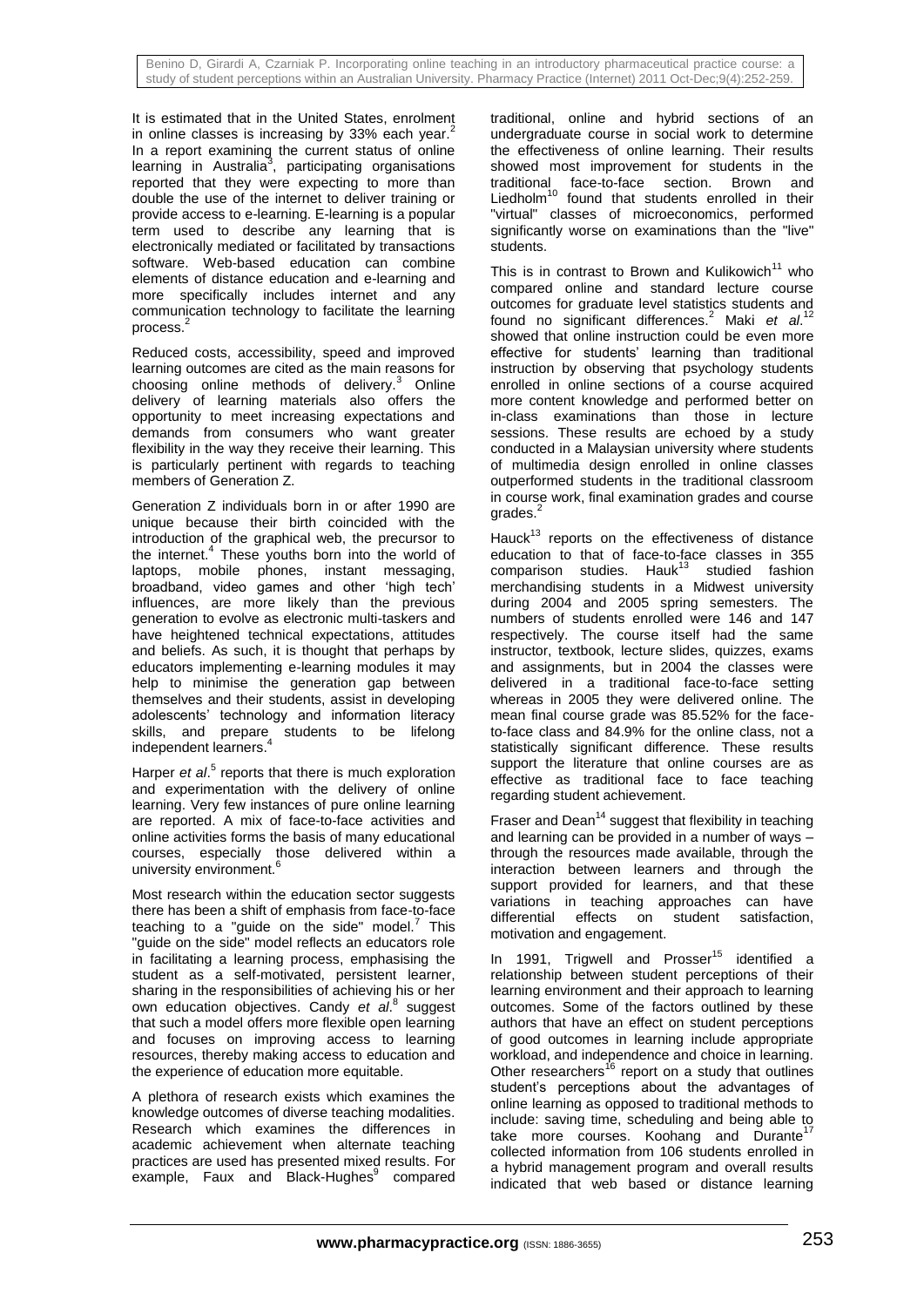activity portions of their coursework promoted favourable learning outcome perceptions.

Freeman *et al*. <sup>18</sup> reported on 124 students enrolled in a WebCT based introductory drug information course to determine student perceptions of online lectures and quizzes presented as part of this course. More than 47% of students reported that online lectures helped them learn the material better, and 59% reported that they would use WebCT lectures for future classes. Approximately 40% of students agreed that online lectures should be used in future courses. In addition, these authors found students had a positive perception of WebCT in regards to accessing the learning materials using both on- and off-campus computer terminals, flexibility in accessing the materials, and clarity in the feedback addressing performance. In general, the researchers noted that students felt that online lectures helped them learn the subject matter.

Crouch in 2009<sup>19</sup> studied the effectiveness of online instruction in a cardiology pharmacotherapy elective. The researcher concluded that a blended learning environment with online and face-to-face instruction is an effective way to teach a cardiology pharmacotherapy elective. It was also noted that the online component of this course was well received by students, improved student preparation before attending class, and appeared to enhance long-term cardiovascular drug knowledge. Of particular note in this research, according to students, is that this approach stimulated interest in the respective topics, enhanced understanding, and was easy to use. The majority (99%) of students 'agreed' or 'strongly agreed' with the statement that online drug focused lectures should continue as part of this course. When asked how faculty members should use online introductory presentations in the future, 81% of students stated the same number of presentations should be used, 8.3% suggested more be employed, 9.5% suggested less be used, and 1.2% selected that none be provided.

This study has suggested that within the pharmacy discipline student perceptions of blended learning may have an impact on achieving learning outcomes.

Overall, researchers have considered $13$  that a hybrid format of teaching delivery creates a sense of community, fosters relationships, and may help with student success in the e-learning field by motivating and engaging students.

However, because online instruction and learning still constitute a relatively new frontier in pharmacy education, research is needed examining the perceived student benefits of different styles of teaching.

The aim of this research, with particular emphasis on the pharmacy curricula, therefore is to examine student perceptions of an introductory pharmaceutical practice course across three teaching modalities.

## **METHODS**

The "guide on the side", interactive and technology based learning approach, and the idea of a selfdirected learning student is advocated as part of the involved University's philosophy of teaching and learning. In particular, this approach is related to the accepted graduate attributes which encourages the application of professional skills - demonstrating an ability to work independently (Attribute 9) and that independent learning and development and use of lifelong learning skills (Attribute 6).

To date, the School of Pharmacy at this University, has had limited opportunities to explore online learning in an undergraduate environment. However, after examining student feedback, the researchers considered conducting an introductory unit in pharmaceutical practice using an online teaching model. This unit was chosen as the concepts are basic, material is easily incorporated into an online learning format and practical work affords itself to this approach.

An introduction to the basic profession of Pharmacy is fundamental to a first year bachelor's Pharmacy degree. As such, Introduction to Pharmaceutical Practice has long been embedded in the curriculum of the School of Pharmacy course at the University involved in this study. On average, 165 students are enrolled in this course and it has been run as either a first or second semester unit. Data was collected from three semesters in 2006, 2007 and 2008 for the purposes of this study. All students who participated in the study were enrolled as first year pharmacy students.

In 2006, this unit was run in a traditional face-toface teaching modality. Eighteen lectures were provided to students with face-to-face tutorials, assignments and a final year examination. In 2007, the unit was altered to reflect changes in technology and somewhat in response to comments received about the workload of pharmacy students in general. The unit outline was altered to exhibit a largely online approach to the teaching of this unit.

The 18 lectures of 2006 were recorded in front of a live audience and presented to students on orientation day 2007 incorporated as a DVD package. The package consisted of six discs, with five being lecture material, and the sixth incorporating two tutorials. Students were provided with a support package that consisted of a manual that included a timeline for when the lectures were supposed to be viewed by, directed students to assessments to complete with relevant due dates, and provided additional hand out material that would normally be given during the course of a lecture.

In addition, students were able to view the lecture material via WebCT from any computer, and all lecture notes were made available to students. A final paper-and-pencil examination was conducted as per usual. Students had very limited contact with academic staff and attended only two workshops that were largely used to test student skills in assessing Pharmaceutical Benefit Scheme laws.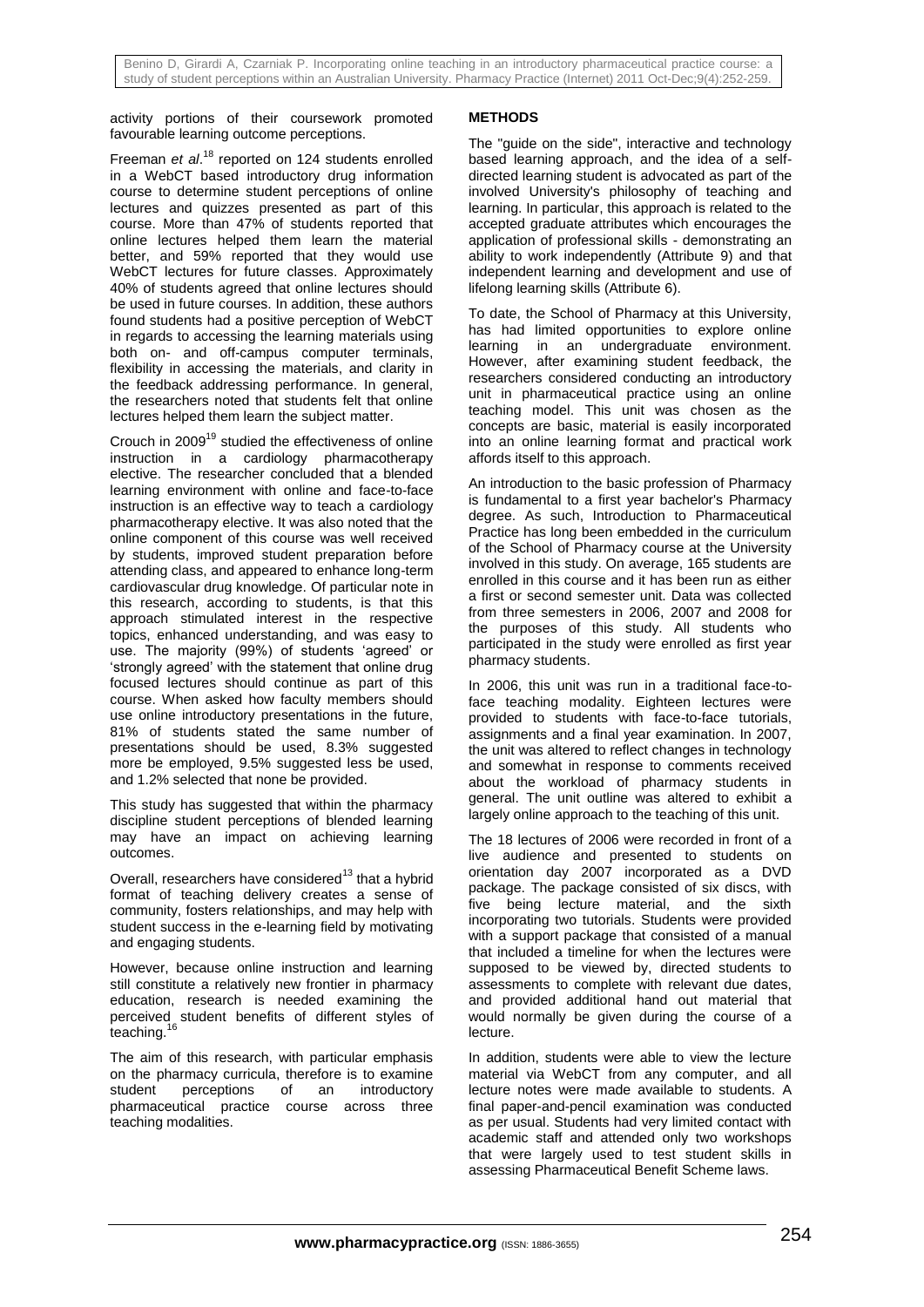After additional feedback via the students, the unit was altered again in 2008 to provide a partially online format. Researchers<sup>2</sup> have described this partially online format as a hybrid or blended course. This partially online course consisted of the same 18 lectures, supplied in a DVD package that could also be viewed on WebCT from any computer as before; however, the tutorial disc was removed. The same support package was utilised for the students and it instructed them to watch the lectures by a certain date and when assessments were due. In addition, four face-to-face tutorials were provided on a fortnightly basis. After each tutorial, students completed an in-class assessment, in the form of a quiz, to confer understanding. A mid- semester test was also introduced in this mode. Students were able to revise the course using online quizzes from which they could practice. Furthermore, in the 2008 innovation, one assessment was made available for completion online. Contact with academic staff occurred on a fortnightly basis and feedback was provided to the students on these occasions.

Researchers note that changing the way in which an online course is delivered is not unusual. Dykman and Davis<sup>1</sup> suggest that is not uncommon to deliver one class one semester, a completely different way the next and maybe a third way after that. This rationale supports the approach taken in this study.

### **Measures**

To obtain an assessment of these different approaches to teaching, feedback from student unit evaluations was used to determine if there were any differences in student perceptions across the three different teaching modes. The first mode (face-toface) was considered to be a traditional teaching approach (n=57). The second mode (online) was predominantly online with limited staff contact  $(n=76)$  and the third mode (partially online) (n=72) was partially online and partially taught via the traditional teaching mode as discussed.

The University uses a standard instrument to collect feedback from students regarding unit satisfaction which has been validated by Oliver *et al*. <sup>20</sup> The questionnaire, which students complete online is made up of 11 items which ask students to rate on a 5-point scale to what extent they agree (5) or disagree (1) with the following statements:

- Q1. The learning outcomes in this unit are clearly identified.
- Q2. The learning experiences in this unit help me to achieve the learning outcomes.
- Q3. The learning resources in this unit help me to achieve the learning outcomes.
- Q4. The assessment tasks in this unit evaluate my achievement of the learning outcomes.
- Q5. Feedback on my work in this unit helps me to achieve the learning outcomes.
- Q6.The workload in this unit is appropriate to the achievement of the learning outcomes.
- Q7. The quality of teaching in this unit helps me to achieve the learning outcomes.
- Q8. I am motivated to achieve the learning outcomes in this unit.
- Q9. I make best use of the learning experiences in this unit.
- Q10. I think about how I can learn more effectively in this unit.
- Q11. Overall, I am satisfied with this unit.

The questionnaire also provides students with the opportunity to provide comments on the most helpful aspects of the unit and solicits suggestions for unit improvement. However this information was not used in this study.

No individual level data is collected as part of the unit evaluations, and hence no demographic information about the sample profile can be reported.

### **Data Analysis Procedures**

The data were screened using the Statistical Package for the Social Sciences (SPPS v.17). A listwise deletion of missing cases was used and outliers were examined to ensure extreme values did not influence the results.

Descriptive statistics were used to determine if there were any differences in student perceptions of an introductory pharmaceutical practice unit across<br>three different teaching modes. Oliver at  $2^{20}$ three different teaching modes. Oliver *et al*. suggest that analysis of the scales should only take the form of reporting percentage 'agreement' with each item based on factor analysis and RASCH analysis outcomes. Hence, using other types of analyses, such as Analysis of Variance, was not possible.

The results are presented in three sections. The first section presents information about overall unit satisfaction. The second section compares student responses about what helps their achievement of learning outcomes (items 1-7 in the survey) over the three teaching modes. The third section looks at student's level of motivation and engagement (items 8-10 in the survey) over the three teaching modes.

For the purposes of this study percentage agreement relates to frequency of responses in the 'agree' (category 4) and 'strongly agree' (category 5) categories of the 5-point Likert scale.

## **RESULTS**

Overall, students seemed satisfied with the way in which the unit was taught, irrespective of teaching mode. However, the descriptive results provided evidence that students were more satisfied with the unit when it was being taught partially online.

Figure 1 isolates Question 11 from the survey which asked respondents to what extent they agreed or disagreed with the following statement: "Overall, I am satisfied with this unit".

Ninety-five percent of respondents agreed that they were satisfied with the partially online delivery of this unit. Ninety-four percent of respondents agreed that they were satisfied with the traditional delivery of this unit, when compared with 80% of respondents who agreed they were satisfied with the online delivery mode.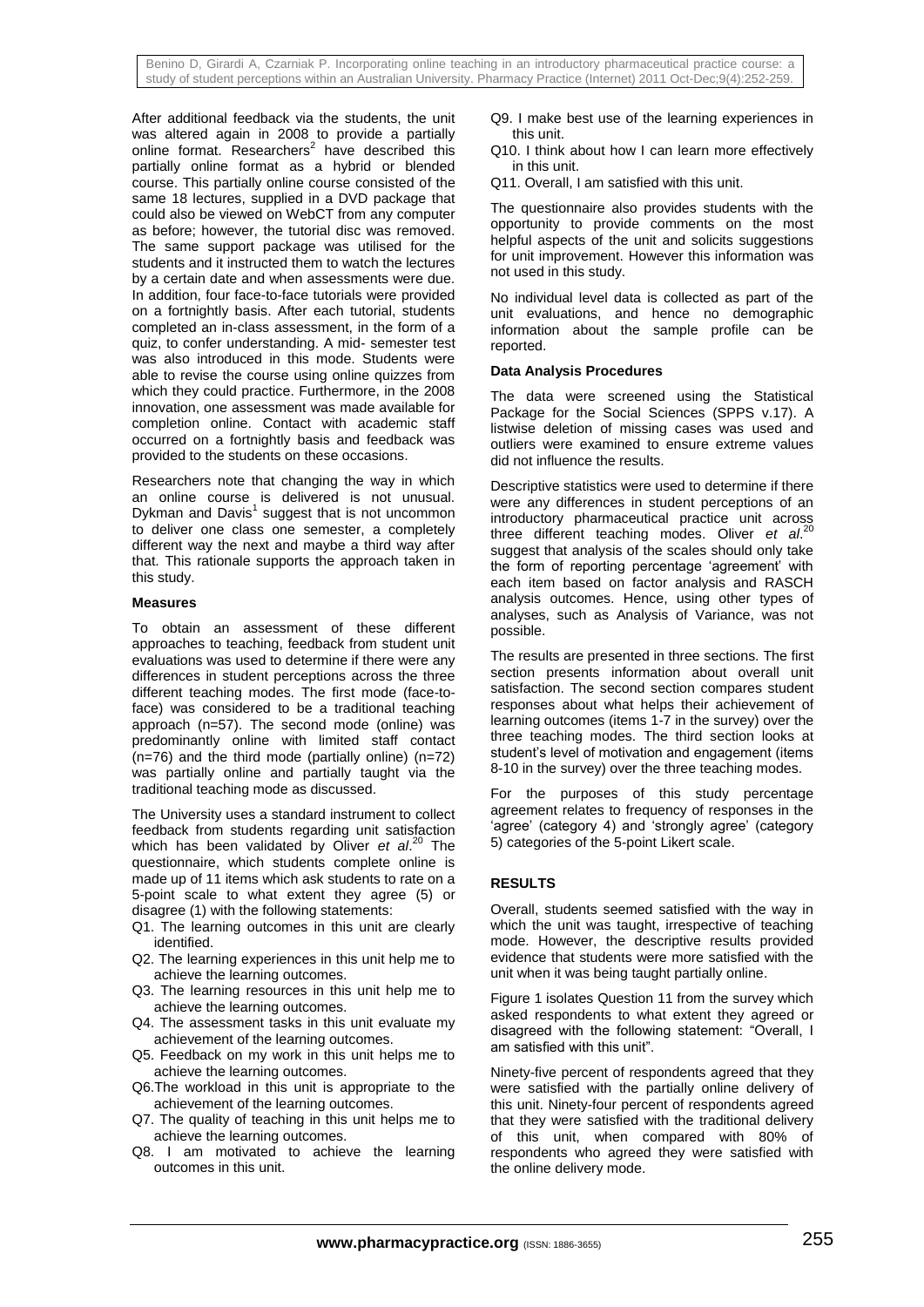In general, students were least satisfied with the unit when it was run in the online teaching mode with little staff interaction in this study (see Figure 1).



Figure 1. Perceptions of student satisfaction

In terms of achievement of learning outcomes in this study, Table 1 shows that differences in level of agreement were reported in terms of teaching quality evaluation (Q7) between the online teaching mode and when the unit was taught partially online. Seventy-one percent of students agreed that the quality of teaching helped them to achieve learning outcomes in the online mode versus the traditional (95% agreement) and partially online (93% agreement) modes. This is somewhat of an expected outcome given that the online mode saw very limited student-teacher contact.

| Table 1. Perceptions of learning outcomes (% agreement<br>with each learning outcome statement by teaching mode) |                |                |                |  |
|------------------------------------------------------------------------------------------------------------------|----------------|----------------|----------------|--|
| eValuate survey item                                                                                             | Teaching modes |                |                |  |
|                                                                                                                  | M1             | M <sub>2</sub> | M <sub>3</sub> |  |
| Q1. The learning outcomes in this<br>unit are clearly identified                                                 | 86             | 74             | 97             |  |
| Q2. The learning experiences in<br>this unit help me to achieve the<br>learning outcomes                         | 99             | 75             | 93             |  |
| Q3. The learning resources in this<br>unit help me to achieve the<br>learning outcomes                           | 95             | 85             | 95             |  |
| Q4. The assessment tasks in this<br>unit evaluate my achievement of<br>the learning outcomes.                    | 93             | 88             | 97             |  |
| Q5. Feedback on my work in this<br>unit helps me to achieve the<br>learning outcomes.                            | 76             | 48             | 88             |  |
| Q6. The workload in this unit is<br>appropriate to the achievement of<br>the learning outcomes.                  | 96             | 90             | 95             |  |
| Q7. The quality of teaching in this<br>unit helps me to achieve the<br>learning outcomes                         | 95             | 71             | 93             |  |
| M1= Traditional; M2=Online; M3=Partially Online.                                                                 |                |                |                |  |

Of note are perceptions about the extent to which students feel that feedback helps them to achieve learning outcomes. Only 48% of respondents subjected to the online teaching mode, agreed with this statement when compared to 76% agreement in the traditional mode and 88% in the partially online mode.

Students also report a difference in their workload evaluation when the unit was taught partially online, compared to when the unit is being taught in the online mode only. Ninety percent of respondents agreed that the workload was appropriate to the achievement of learning outcomes when taught fully

online compared to the traditional teaching mode (96% agreement) and the partially online (95% agreement) mode.

A similar pattern of results is evident with students in the partially online and traditional teaching mode groups reporting greater agreement with the other learning outcome statements.

In terms of student motivation and engagement, Table 2 suggests that, for this study, the students were least motivated to achieve learning outcomes when the unit was run in the online teaching mode with little staff interaction (73% agreement). Students agreed that motivation was greatest to achieve learning outcomes in the traditional teaching mode (93%) and then the partially online mode (89%).

Table 2. Perceptions of student motivation & engagement (% agreement with each statement by teaching mode)

| eValuate survey item                                                 | Teaching modes |                |    |
|----------------------------------------------------------------------|----------------|----------------|----|
|                                                                      | M1             | M <sub>2</sub> | M3 |
| Q8. I am motivated to achieve the<br>learning outcomes in this unit. | 93             | 73             | 89 |
| make best use of the<br>O.9.<br>learning experiences in this unit.   | 89             | 76             | 93 |
| Q10. I think about how I can learn<br>more effectively in this unit. | 84             | 73             | 90 |
| M1= Traditional; M2=Online; M3=Partially Online.                     |                |                |    |

In terms of engagement, 93% of students agreed that they make the best use of the learning experiences in the unit whilst engaged in the partially online teaching mode, compared to 76% in the online mode. This result was echoed for student perceptions on effective learning. Ninety percent of respondents thought about how they could learn more effectively in the unit when taught partially online versus 73% in the fully online version.

## **DISCUSSION**

The results suggest that overall students are satisfied with this unit. When the unit is being taught partially online, students are more satisfied.

This may be because regular communication is the basic principal behind teaching online.<sup>10</sup> Partially online encompasses one of the biggest advantages to online learning, which is that students can learn whenever it is convenient for them but also provides some structure.<sup>21</sup>

Other Universities with online programs suggest that learning in the online environment allows the student to develop new learning skills that can be useful in life outside education promoting selfmotivation and suggesting that learning is most effective when students play an active part in the process thus presenting a more rewarding experience.<sup>22</sup>

Larson-Birney<sup>23</sup> conducted a formative case study course evaluation of an introductory accounting course delivered over the internet. Results showed that although students were confused on how to begin the course, 87% of students indicated they would take another internet course.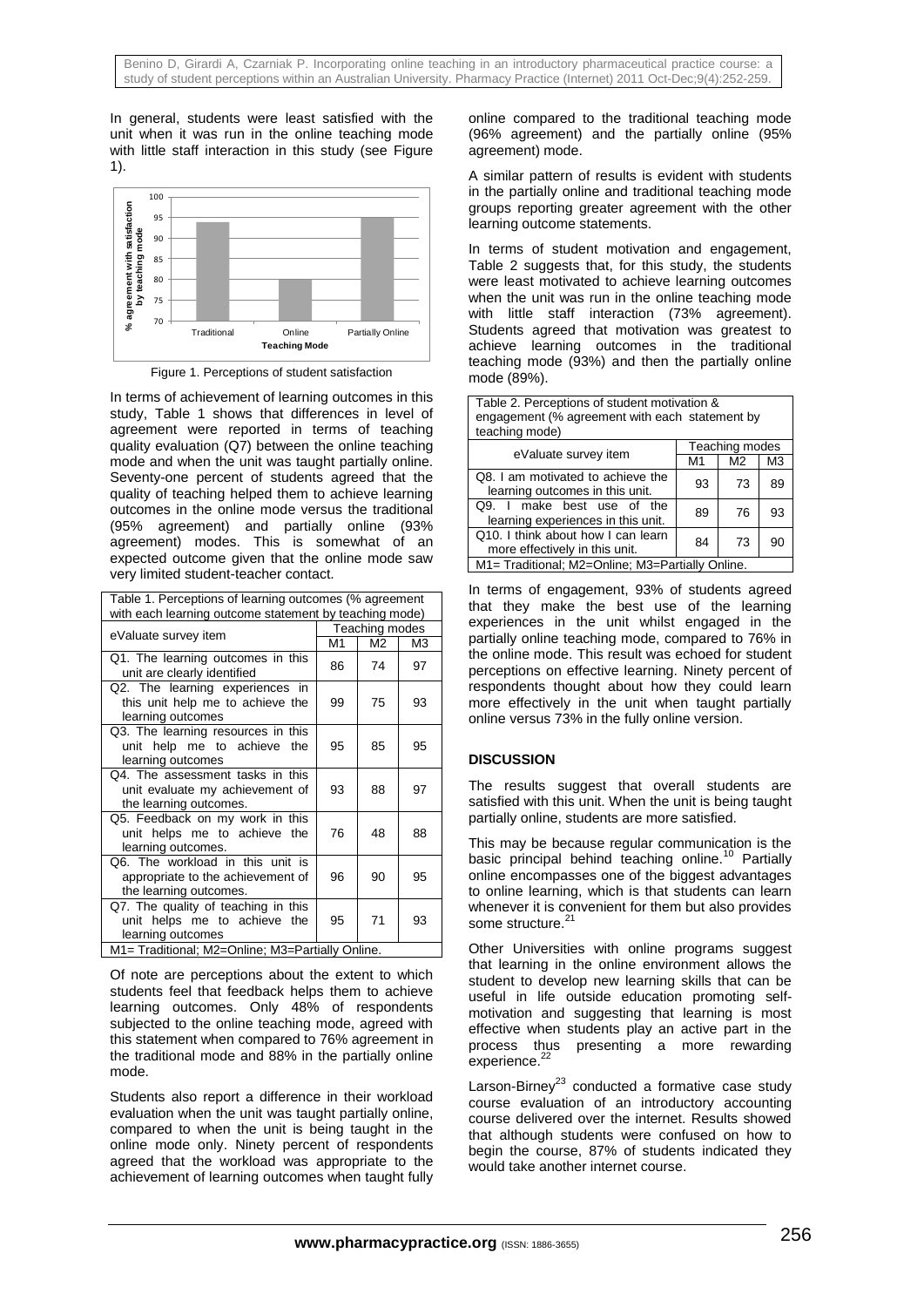Researchers suggest that when there is failure to communicate expectations, which may have been in the case in the fully online teaching mode adopted in this study, and the student is not doing what the teacher intends, the situation can deteriorate without either party realising until it is too late.<sup>1</sup> Coupled with this, if students have taken on line courses before and not had a good experience, these experiences may be brought with them.

Research has suggested that a lack of selfmotivation and inadequate technological mastery may contribute to a lack of student satisfaction with a fully online web-based introductory course. $24,25$ Student social isolation has also been cited as a possible area of dissatisfaction in online learning.<sup>24,25</sup> Researchers<sup>10</sup> in the field of microeconomics noted that doing as well in an online course as in the live alternative seems to require extra work and discipline beyond that demonstrated by students. Zemsky and Massy<sup>26</sup> have noted that students' attraction to computer games and their quick adoption of most computer based technologies did not translate into an interest in e-learning.

Other research however, does not support this outcome. Nichols *et al*. <sup>27</sup> compared an online tutorial with a traditional lecture for basic information literacy in freshman English composition classes. After measuring both student learning and satisfaction, the study showed comparable results between online tutorials and in class tuition.

This study showed that students perceive that teaching quality helps to achieve learning outcomes favourably in the partially online mode. Hauck<sup>1</sup> found the extent to which the student learnt a great deal from the instructor was considered a significant result with a mean score of 1.60 for the face-to-face classes versus 1.99 for online classes consisting of the same fashion merchandising coursework. Students in the online class felt they had not learnt a great deal from their educator compared to students in a traditional class setting. Hauck<sup>13</sup> considers this a predictable result.

Suggestions have been made that teaching at a distance adds a degree of complexity to the relationship between teacher and student and perhaps the rigidity and minimal feedback aspects of online systems may contribute to this result.<sup>1,28</sup> This outcome provides further support for the importance of academic staff in the student learning experience.

Chandra and Fisher $^{28}$  suggest that student feedback is an essential element of online course design, which creates an opportunity for instantaneous feedback. Immediacy of feedback has been shown to influence engagement, motivation and this may explain the results in this study which show less than 50% of respondents agreed that feedback on their work helped them to achieve their learning outcomes.

A similar result was evident when students were asked their opinion about the workload in achieving learning outcomes. Literature suggests that it is difficult for an educator to judge work load levels in

an online course.<sup>1</sup> The opposite of this, is that the students can easily over or under estimate the level of effort that is appropriate for a given assignment compared to that intended by the educator.<sup>1</sup> However, Soek et al.<sup>16</sup> surmise that perceived workload is related to perceived good teaching and learning which may be a rationale behind the results of this study.

From this study it appears that student motivation to achieve learning outcomes can be influenced by teaching mode adopted. However as the data provides no demographic information, it is difficult to pinpoint whether this result is related to particular student sample characteristics or indeed a result of the teaching mode adopted. Future studies investigating the impact of teaching methods on student motivation to learn should include student profiles for more generalisable results. Additionally, future studies should examine if perceptions relating to enhanced motivation results in better student performance, which was not addressed in the current study.

In relation to student engagement, this study supports that students reported that they were more engaged when being taught in the partially online format. The motivational scaffolding that was used to design the partially online course may have contributed to this result. Pittenger and Doering<sup>2</sup> comment that motivational design in an online environment should attract a student's attention and hold engagement with elements of instructional design. Perhaps the partially online format used in this research is an appropriate mix of supporting confidence and students enjoying study through varied activities. This instructional design format would need to be further studied to provide appropriate research links.

This study is not without limitations which need to be acknowledged. Limitations to this study include that students could not be identified based on demographic characteristics, the questions were not specific to online teaching and student specific comments have not been considered. It is suggested that future research target such limitations in order to improve the meaningfulness of this type of study.

## **CONCLUSIONS**

Teaching online is an exercise in continual incremental improvements. The critical task that lies ahead is to create and disseminate curricula of high quality online that students can embrace and educators can sustain. While opportunities to utilise online facilities for teaching and learning have been available for many years, universities too often show reluctance to engage in the development of these technologies.

Perhaps this study has served to highlight that while there are a few points of difference between traditional and online teaching and learning, a combination of the two provides a reasonable avenue for exploration. The question remains as to whether pharmaceutical practice can benefit from additional virtual educational sessions. This study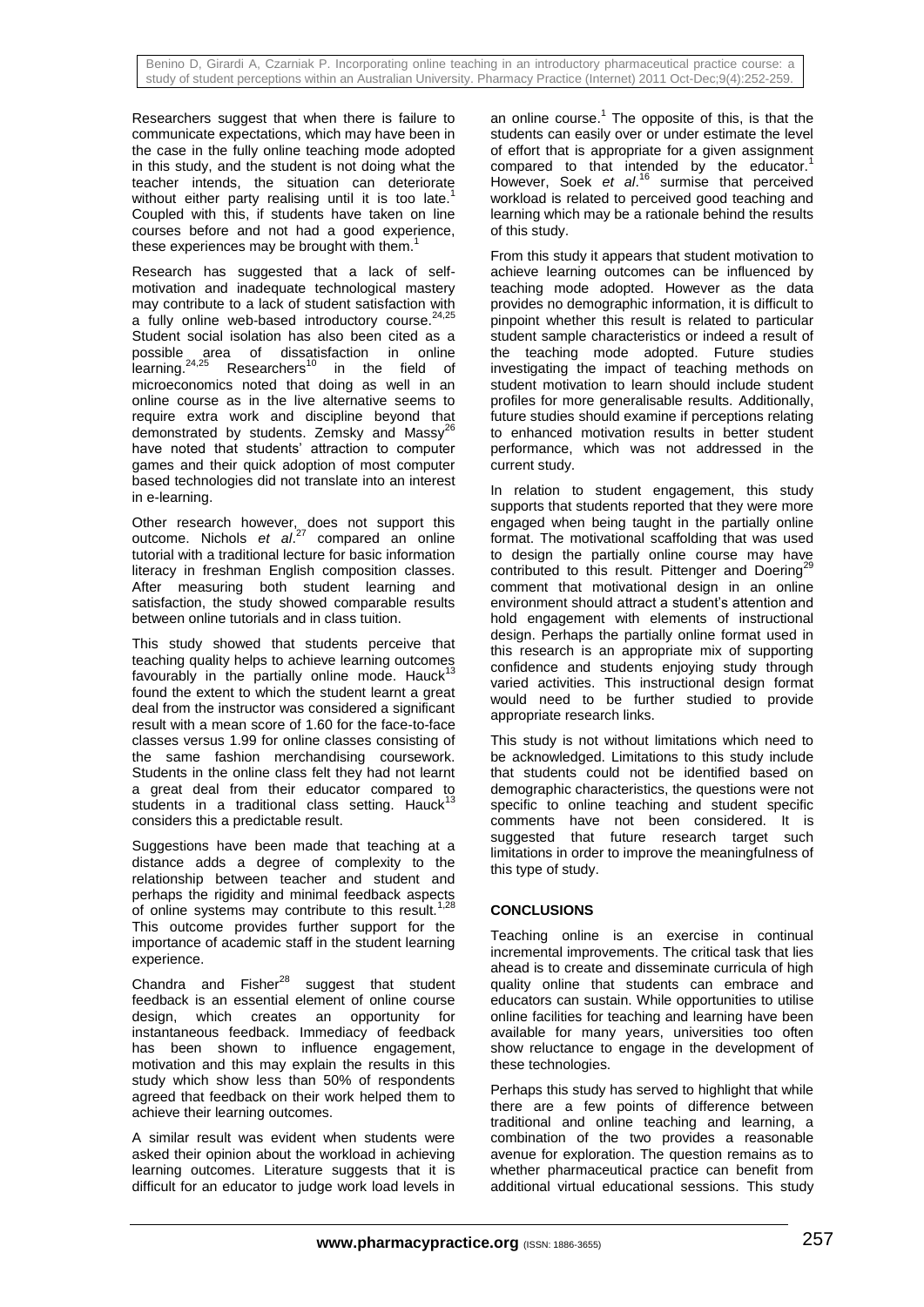Benino D, Girardi A, Czarniak P. Incorporating online teaching in an introductory pharmaceutical practice course: a study of student perceptions within an Australian University. Pharmacy Practice (Internet) 2011 Oct-Dec;9(4):252-259.

provides a platform into future considerations about the impact on learning and the merits of using online instruction in other introductory courses in the field of pharmacy.

#### **CONFLICT OF INTEREST**

None noted.

### **References**

- 1. Dykman CA, Davis CK. Online Education Forum: Part Two Teaching Online Versus Teaching Conventionally. Journal of Information Systems Education. 2008;19(2):157-164.
- 2. Tallent-Runnels MK, Thomas JA, Lan WY, Cooper S, Ahern TC, Shaw SM, Liu X. Teaching Courses Online: A Review of the Research. Review of Educational Research. 2006;76(1):93-135.
- 3. NCVER (National Centre for Vocational Education Research). Flexibility through online learning, 2002 NCVER, Adelaide. http://www.ncver.edu.au/research/proj/nr1F12.pdf [accessed August 2009].
- 4. Geck C. The generation Z connection: Teaching information literacy to the newest net generation. Teacher Librarian. 2006;33(3):19-23.
- 5. Harper B, Hedberg J, Bennett S, Lockyer L. The on-line experience: The state of Australian education practices Review of research. NCVER, 2000, Adelaide,
- 6. Franklin S, Peat M. Online learning; the first year biology way. Proceedings of ASCILITE Conference 1998, Wollongong, NSW, 241-249. http://www.ascilite.org.au/conferences/wollongong98/asc98-pdf/franklinpeast.pdf [accessed August 2009].Dykman CA, Davis CK. Part One – the shift toward online education. Journal of Information Systems Education. 2008;19(1):11-16.
- 7. Dykman CA, Davis CK. Part One the shift toward online education. Journal of Information Systems Education. 2008; 19(1):11-16.
- 8. Candy PC, Crebert G, O'Leary, J. Developing lifelong learners through undergraduate education. National Board of Employment, Education and Training, Australian Government Publishing Service. 1994.
- 9. Faux TL, Black-Hughes C. A comparison of using the internet versus lectures to teach social work history. Research on Social Work Practice. 2000;10(4):454-466.
- 10. Brown BW, Liedholm CE. Can Web courses replace the classroom in principles of microeconomics? The American Economic Review. 2002;92(2):444-448.
- 11. Brown SW, Kulikowich, JM. Teaching statistics from a distance: What we have learned. International Journal of Instructional Media. 2004;31(1):19-35.
- 12. Maki RH, Maki WS, Patterson M, Whittaker PD. Evaluation of a Web-based introductory psychology course: Learning and satisfaction in on-line versus lecture courses. Behaviour Research Methods, Instruments & Computers.2000;32:230-239.
- 13. Hauck WE. Online Versus Traditional Face-To-Face Learning in a Large Introductory Course. Journal of Family and Consumer Sciences. 2006;98(4):27-29.
- 14. Fraser S, Dean E. Why Open Learning? Australian Universities Review. 1997;1:25-31.
- 15. Trigwell K, Prosser M. Improving the quality of student learning: the influence of learning context and student approaches to learning on learning outcomes. Higher Education. 1991;22:251-266.
- 16. Seok S, DaCosta B, Kinsell C, Tung CK. Comparison of instructor's and students' perceptions of the effectiveness of online courses. The Quarterly Review of Distance Education. 2010;11(1):25–36.
- 17. Koohang A, Durante A. Learners' perceptions toward the web-based distance learning activities/ assignments portion of an undergraduate hybrid instructional model. Journal of Informational Technology Education. 2003;2:105-113
- 18. Freeman MK, Schrimsher RH, Kendrach MG. Student Perceptions of Online Lectures and WebCT in an Introductory Drug Information Course. Am J Pharm Educ. 2006;70:C1-8.
- 19. Crouch MA. An advanced cardiovascular pharmacotherapy course blending online and face-to-face instruction. Am J Pharm Educ. 2009; 73(3): 51.Oliver B, Tucker B, Gupta R, Yeo S. eValuate: an evaluation instrument for measuring student's perceptions of their engagement and learning outcomes. Assessment & Evaluation in Higher Education. 2008;33(6):619-630.
- 20. Oliver B, Tucker B, Gupta R, Yeo S. eValuate: an evaluation instrument for measuring student's perceptions of their engagement and learning outcomes. Assessment & Evaluation in Higher Education. 2008;33(6):619-630.
- 21. Keating B. Online learning opportunity. Pharmacy Practice (Mississauga). 2003;19(9):24B.
- 22. Deakin Learning Toolkit 08 [homepage on the internet]. 2008. [cited 2008 Nov 12]. Available from:http:/www.deakin.edu.au/dlt2008/deakin\_online/success/index.html.
- 23. Larson-Birney, B. Evaluation case study of an introductory accounting course taught over the Internet using computerbased instruction. 2000. Ed.D. Northern Arizona University.
- 24. Ali NS, Hodson-Carlton K, Ryan M. Students' perception of online learning: implications for teaching. Nurse Educ. 2004; 29(3): 111-5.Grimes, EB. Student perception of an online dental terminology course. Journal of Dental Education. 2002; 66(1): 100-7.Zemsky R, Massy WF. Why the E-Learning boom went bust. The Chronicle of Higher Education. 2004;50(44):B.6.
- 25. Grimes, EB. Student perception of an online dental terminology course. Journal of Dental Education. 2002;66(1):100-7.
- 26. Zemsky R, Massy WF. Why the E-Learning boom went bust. The Chronicle of Higher Education. 2004;50(44):B.6.
- 27. Nichols, J; Shaffer, B; Shockey, K. Changing the face of instruction: Is online or in-class more effective? College & Research Libraries. 2003;64(5):387-388.